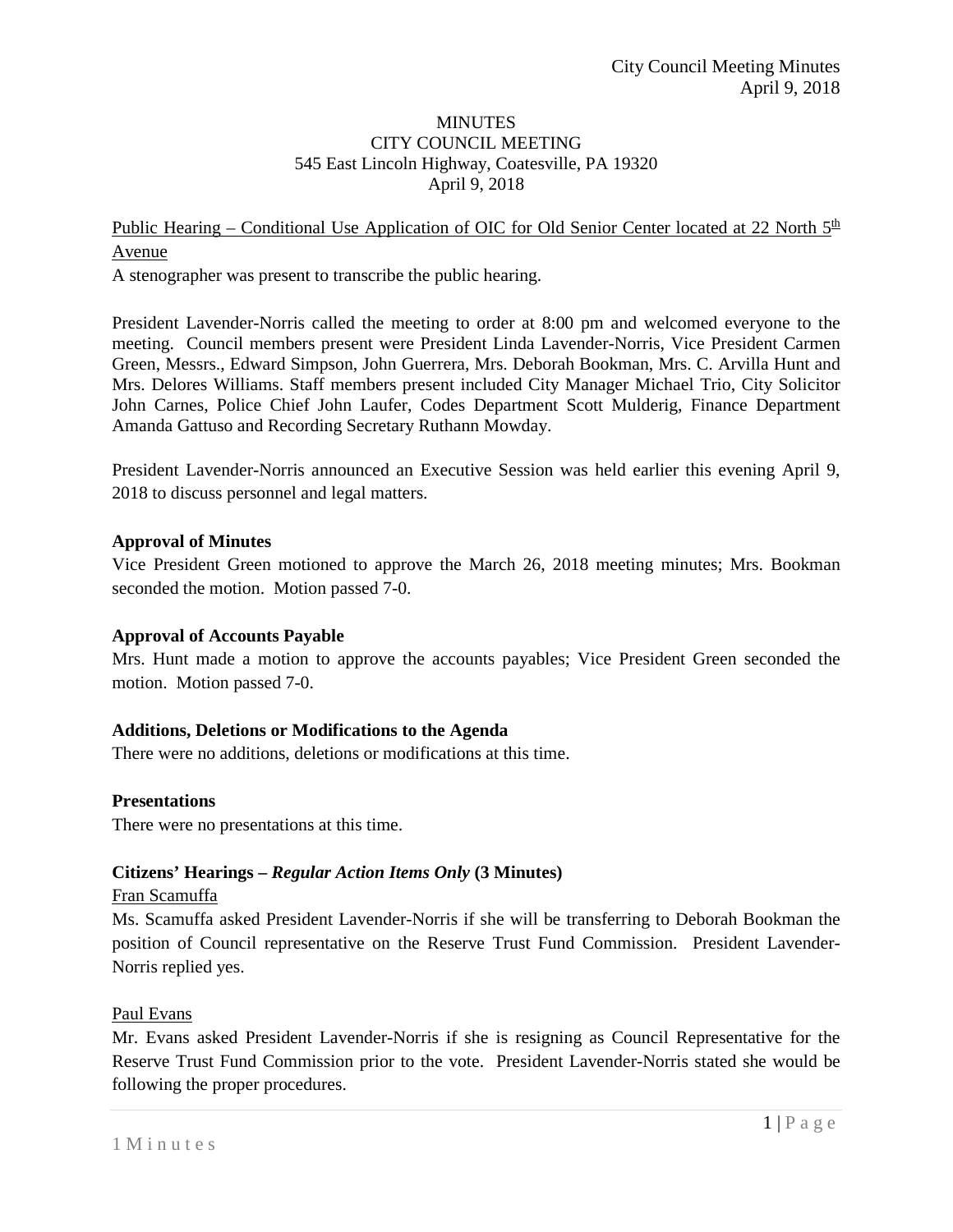## **Regular Action Items**

1. Receive and consider appointment of Deborah Bookman to the Reserve Trust Fund Commission for the term 2017-2018.

President Lavender-Norris designated Deborah Bookman as representative for the Reserve Trust Fund Commission.

Vice President Green made a motion to appoint Deborah Bookman as the Council Representative for the Reserve Trust Commission for the term 2017-2018; Mrs. Hunt seconded the motion. Motion passed 7-0.

2. Receive and consider Flats Land Lease with the Redevelopment Authority and SAMMAD Investments, Inc.

Vice President Green made a motion to approve the Flats Land Lease with the Redevelopment Authority and SAMMAD Investments, Inc; Mr. Guerrera seconded the motion. Motion passed 7-0.

3. Receive and consider approving the City of Coatesville to sign a Resolution applying for a \$250,000 grant from the Pennsylvania Department of Conservation and Natural Resources. Said grant would provide funding for implementation of Phases Two and Three of the Palmer Park Master Plan adopted by Council. Natural Lands will work to secure the required matching funds

Mrs. Hunt made a motion approving the City of Coatesville to sign a Resolution applying for a \$250,000 grant from the Pennsylvania Department of Conservation and Natural Resources. Said grant would provide funding for implementation of Phases Two and Three of the Palmer Park Master Plan adopted by Council. Natural Lands will work to secure the required matching funds; Vice President Green seconded the motion. Motion passed 7-0.

- 4. Receive and consider approving the City of Coatesville to sign a Resolution applying for a \$40,000 grant from the Pennsylvania Department of Conservation and Natural Resources. Said grant would provide funding for Ash Park Master Plan and Pool Feasibility Study. Vice President Green made a motion approving the City of Coatesville to sign a Resolution applying for a \$40,000 grant from the Pennsylvania Department of Conservation and Natural Resources; Mrs. Hunt seconded the motion. Motion passed 7- 0.
- 5. Receive and consider First Reading an Ordinance authorizing the City of Coatesville to acquire deeds of dedication of right-of-way and temporary construction easements for a highway improvement project (realignment of First Avenue at intersection with Lincoln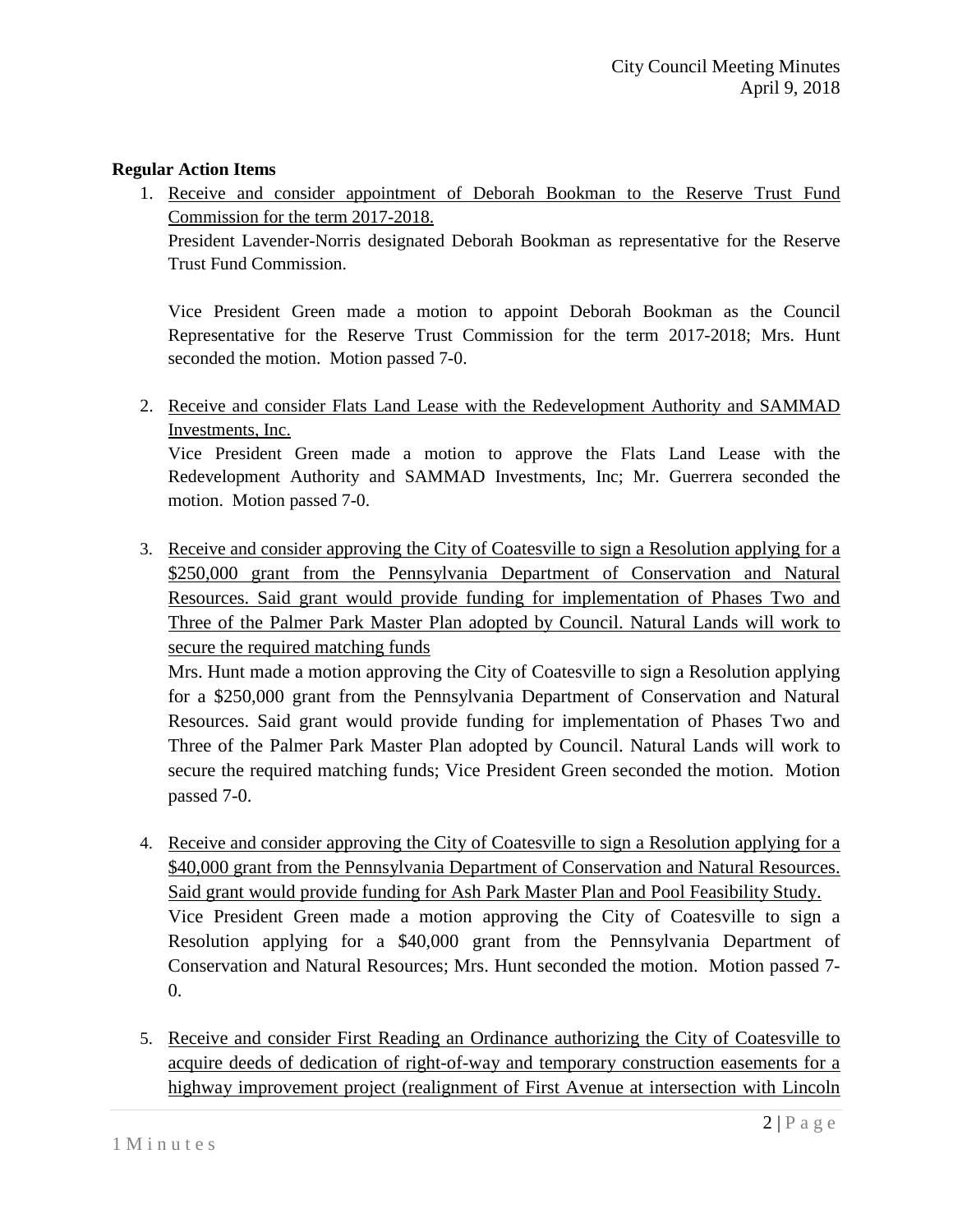Highway) in the City of Coatesville from DEPG Coatesville Associates, LP and ISG Railways, Inc., respectively

Mrs. Hunt made a motion to approve First Reading an Ordinance authorizing the City of Coatesville to acquire deeds of dedication of right-of-way and temporary construction easements for a highway improvement project (realignment of First Avenue at intersection with Lincoln Highway) in the City of Coatesville from DEPG Coatesville Associates, LP and ISG Railways, Inc., respectively; Mrs. Bookman seconded the motion. Motion passed 7-0.

6. Receive and consider a Resolution granting conditional approval of the Coatesville Mixed use Redevelopment Preliminary Final Land Development Plan of DEPG Coatesville Associates LP; granting identified waivers to certain sections of the City's storm water management and erosion and sediment control ordinance and subdivision and land development ordinance setting forth conditions of approval – requiring applicant to obtaining various approvals from outside agencies, obtain a "clean" review letter from the City Engineer and enter into a subdivision and land development agreement with a financial security agreement in a form acceptable to the City – said approval being further conditioned upon acceptance of said conditions by the developer/applicant

Mrs. Bookman made a motion to approve a Resolution granting conditional approval of the Coatesville Mixed use Redevelopment Preliminary Final Land Development Plan of DEPG Coatesville Associates LP; granting identified waivers to certain sections of the City's storm water management and erosion and sediment control ordinance and subdivision and land development ordinance setting forth conditions of approval – requiring applicant to obtaining various approvals from outside agencies, obtain a "clean" review letter from the City Engineer and enter into a subdivision and land development agreement with a financial security agreement in a form acceptable to the City – said approval being further conditioned upon acceptance of said conditions by the developer/applicant; Mrs. Hunt seconded the motion. Motion passed 7-0.

### **Discussion Item**

1. Meeting Minutes

There was no discussion on meeting minutes.

2. WCCCOG

Mrs. Bookman provide Council with a summary:

- NIMS Training There are two components of training which can be done online however, the COG is looking into setting up 2-4 hour training session sometime in May. Without the training the City runs the risk of not being able to receive FEMA assistance in the event of a disaster emergency situation. She asked council members to notify her if they are interested in the training.
- Briefly discussed implementing a municipal manager at the next Manager meeting.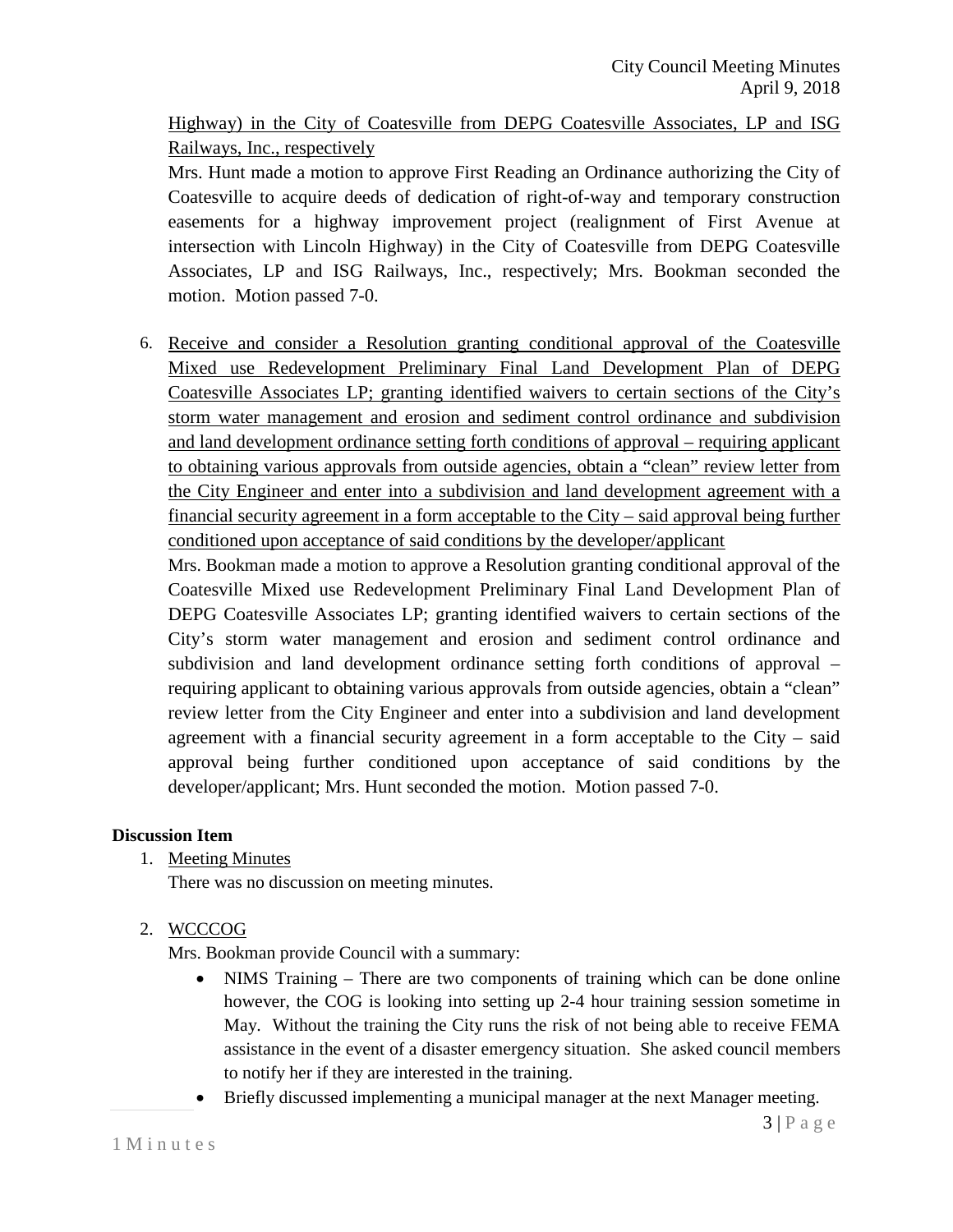- Discussion on imploring the re-branding idea of renaming 9/10 Intermediate High School to Rebecca Lukens Intermediate High School. – A meeting is rescheduled to discuss the idea with Scott Huston.
- Local Government  $201 -$ April  $30<sup>th</sup>$  from 6pm-8pm
- Main Street Future Focus Staitcase7:30 am to 9:30 am. South Coatesville Training facility

## 3. Savvy Citizen

Mrs. Bookman provided Council with the Savvy Citizen which is an app to keep City of Coatesville residents informed, happier and safer.

- Effective communication
- Informed Citizens
- Event Awareness
- Resident Engagement
- Community Synergy
- 4. Invitation for request for Certificate of Recognitions

Mrs. Bookman asked Council for a Certificate of Recognition for Bongai Mhloyi, Minding Manners with Ms. B. Ms. B mission is to empower and teach young people ages 5 years to 18 years proper etiquette for all environments and occasions.

5. Reserve Trust Fund

Mr. Simpson asked if there is an actual document regarding the Trust fund. The only documents found are an Ordinance to create the Trust Fund, create trust Fund Commission and proceeds from the Trust Fund. Vice President Green stated she has all the information pertaining to the beginning of the Trust Fund. She will provide Council with a copy.

### **Solicitor's Report**

Mr. Carnes announced the City has an option to join the Western Chester County Regional UCC Board of Appeals. The City can participate through a representative or need not identify any person to the Board. The Western Chester County Regional UCC Appeals Board can handle any and all appeals and has extensive experience. Many Municipalities take advantage of this service. The cost to join is \$750.00 plus initial \$50 per annual year fee. Vice President Green asked for the item to be placed on the agenda for first Reading of an Ordinance.

Vice President Green made a motion to add Western Chester County Regional UCC Appeals Board to the agenda; Mr. Guerrera seconded the motion. Motion passed 5-2. Mr. Simpson and Mrs. Hunt were the dissenting votes.

President Lavender-Norris opened the floor for public comments.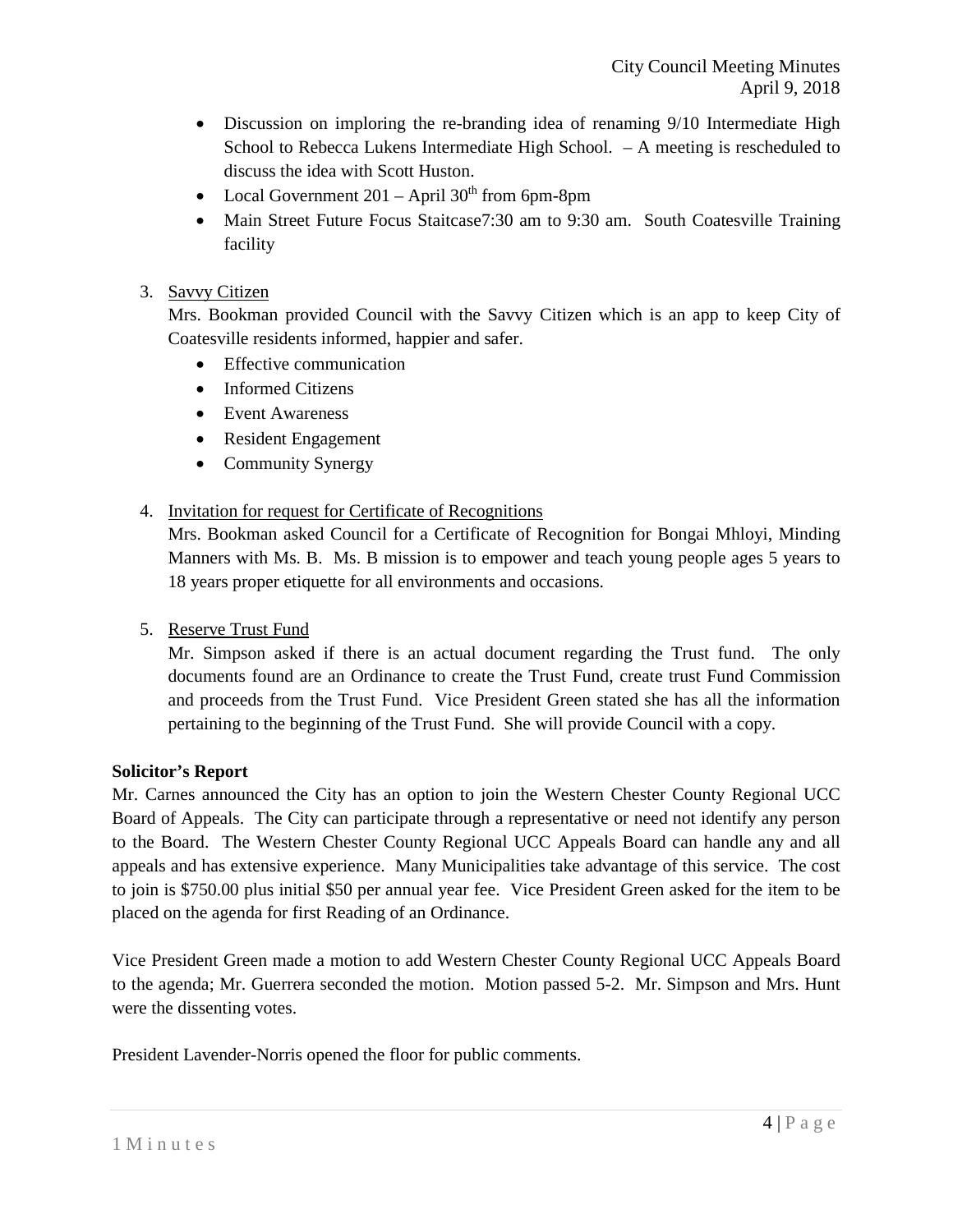Mr. Paul Evans stated the pros and cons. The pro is: probably more experts on the panel; the con is: The cost of City is \$500 and the WCCR UCC Appeals Board is \$2,000 per appeal which is a bigger burden on the citizen. Mrs. Hunt and Mr. Simpson asked why this need to be done tonight and cannot wait until the next meeting. The City currently has members on their Board if something should come up. Vice President Green explained the WCCR UCC Appeals Board has qualified members. The Ordinance will still need a second reading prior to adoption. The First Reading can be approved now and second reading will be at the next meeting. Any questions and comments can be addressed prior to adoption.

Vice President Green made a motion to approve 1<sup>st</sup> Reading an Ordinance for the City of Coatesville to join the Western Chester County Regional UCC Appeals Board; Mrs. Bookman seconded the motion. Motion passed 5-2. Mr. Simpson and Mrs. Hunt were the dissenting votes.

## **City Manager's Report**

Mr. Trio announced:

- Route 82 and Lincoln Highway/Streetscaping Programs
	- o Bid packed issued for construction on 4/6/18 and uploaded to PennBID website for contractor response
- CDBG Programming
	- o Bid package for third avenue extension is completed and old Train Station requires additional coordination with AMTRAK and right to access.
	- o Activity can move following approval of CDBG funding by the Chester County Commissioners projected on April 10, 2018
- City Hall Renovation
	- o Walls closed in with areas open for testing and inspections.
	- o Second floor staircase projected to be completed by the week of 4/9/18
	- o Move still anticipated completed by June 15, 2018
	- o Ribbon cutting ceremony to be planned.
- RDA Development
	- o Victory Sports presented to Valley Township for access from Glencrest Road.
- Engineering, Planning and Code Enforcement
	- o Planning Commission
		- Current application RDA-Train Station Site Property consolidation plan.
		- New application for conditional use 22 North  $5<sup>th</sup>$  Avenue for use as a training and support center.
- Public Works
	- o 902 recycling Grant is ready to mail
	- o New front end loader will be delivered this month.
	- o Replacing speed limit and no parking signs along 1st Avenue from Lincoln Highway to the City line, 35 mph to 25 mph.